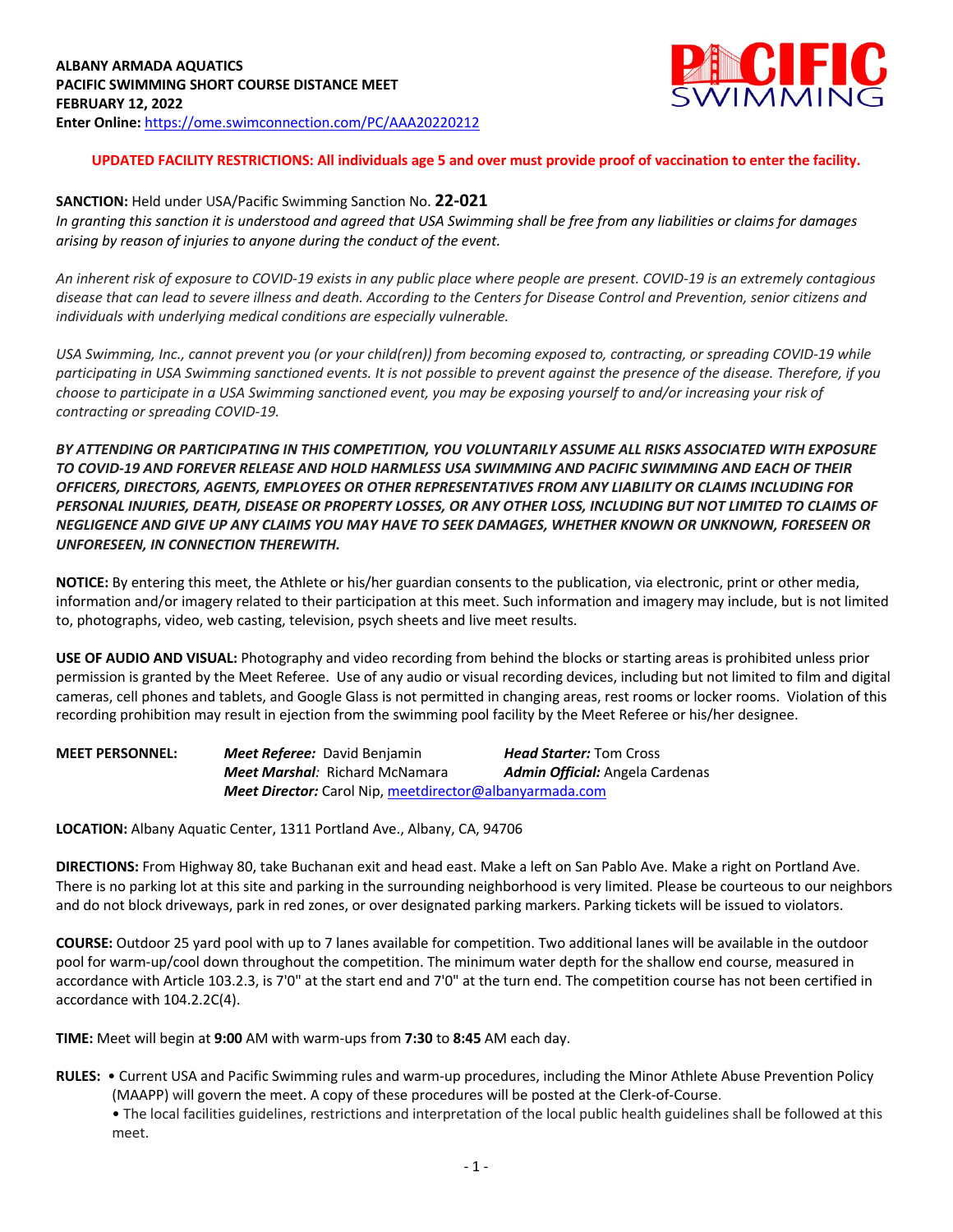• All applicable adults participating in or associated with this meet, acknowledge that they are subject to the provisions of the USA Swimming Minor Athlete Abuse Prevention Policy ("MAAPP"), and that they understand that compliance with the MAAPP policy is a condition of participation in the conduct of this competition.

• All athletes 18 and older must have completed the Athlete Protection Training to be allowed to compete.

- All events are timed finals.
- All events will swim fast to slow.
- Athletes may compete in two **(2)** events per day.

• **All Athletes entered in Events 3 and 4 (Girls and Boys 500 FR) should complete competition within four (4) hours. Events 1 (400 IM), 5 (1000 FR), and 7 (1650 FR) are open events and are not subject to the four-hour rule. Athletes entered in these events should not expect to complete competition within four hours.**

• **Events 1 (400 IM), 5 (1000 FR) and 7 (1650 FR) are mixed gender events. Girls and boys will be seeded by entry time without regard to gender. Athletes may expect to swim in heats with both girls and boys without a buffer lane.** 

• **To maintain a reasonable timeline, Event 1 (400 IM) will be limited to 16 heats, Events 3 (Girls 500 FR) will be limited to three heats, Event 4 (Boys 500 Free) will be limited to three heats, Event 5 (1000 FR) will be limited to 6 heats, and Event 7 (1650 FR) will be limited to 5 heats. Entries will not be accepted once these limits have been reached.**

- At the discretion of the Meet Referee, events and heats may be combined without regard to age or gender.
- If local conditions warrant it the Meet Referee, with the concurrence of the Meet Director, may require a mandatory
- scratch down. Immediate cash refunds will be made for any mandatory scratches.
- All Coaches and Officials must wear their USA Swimming membership cards in a visible manner.
- Athletes in the 500 FR, 1000 FR, and 1650 FR must provide their own lap counters.
- **Masks must be worn indoors at all times, including in restrooms and locker rooms (when not showering).**

**ATTENTION HIGH SCHOOL ATHLETES:** If you are a High School Athlete in season, you need to be Unattached from this meet. It is the Athlete's responsibility to be Unattached from this meet. You can un-attach at the meet if necessary. This does not apply to Athletes swimming under the rules of the Nevada Interscholastic Activities Association (NIAA).

**UNACCOMPANIED ATHLETES:** Any USA Swimming Athlete-Member competing at the meet must be accompanied by a USA Swimming Member-Coach for the purposes of Athlete supervision during warm-up, competition and warm-down. If a Coach-Member of the Athlete's USA Swimming Club does not attend the meet to serve in said supervisory capacity, it is the responsibility of the Athlete or the Athlete's legal guardian to arrange for supervision by a USA Swimming Member-Coach. The Meet Director or Meet Referee may assist the Athlete in making arrangements for such supervision; however, it is recommended that such arrangements be made in advance of the meet by the Athlete's USA Swimming Club Member-Coach.

**RACING STARTS:** Athletes must be certified by a USA Swimming member-coach as being proficient in performing a racing start or must start the race in the water. It is the responsibility of the Athlete or the Athlete's legal guardian to ensure compliance with this requirement.

**RESTRICTIONS:** • Smoking and the use of other tobacco products is prohibited on the pool deck, in the locker rooms, in spectator seating, on standing areas and in all areas used by Athletes, during the meet and during warm-up periods.

- Sale and use of alcoholic beverages is prohibited in all areas of the meet venue.
- No glass containers are allowed in the meet venue.
- No propane heater is permitted except for snack bar/meet operations.
- All shelters must be properly secured.
- Deck Changes are prohibited.

• Destructive devices, to include but not limited to, explosive devices and equipment, firearms (open or concealed), blades, knives, mace, stun guns and blunt objects are strictly prohibited in the swimming facility and its surrounding areas. If observed, the Meet Referee or his/her designee may ask that these devices be stored safely away from the public or removed from the facility. Noncompliance may result in the reporting to law enforcement authorities and ejection from the facility. Law enforcement officers (LEO) are exempt per applicable laws.

• Operation of a drone, or any other flying apparatus, is prohibited over the venue (pools, Athlete/Coach areas, Spectator areas and open ceiling locker rooms) any time Athletes, Coaches, Officials and/or Spectators are present.

**ELIGIBILITY:** • Athletes must be current members of USA Swimming and enter their name and registration number on the meet entry card as they are shown on their Registration Card. If this is not done, it may be difficult to match the Athlete with the registration and times database. The meet host will check all Athlete registrations against the SWIMS database and if not found to be registered, the Meet Director shall accept the registration at the meet (a \$10 surcharge will be added to the regular registration fee). Duplicate registrations will be refunded by mail.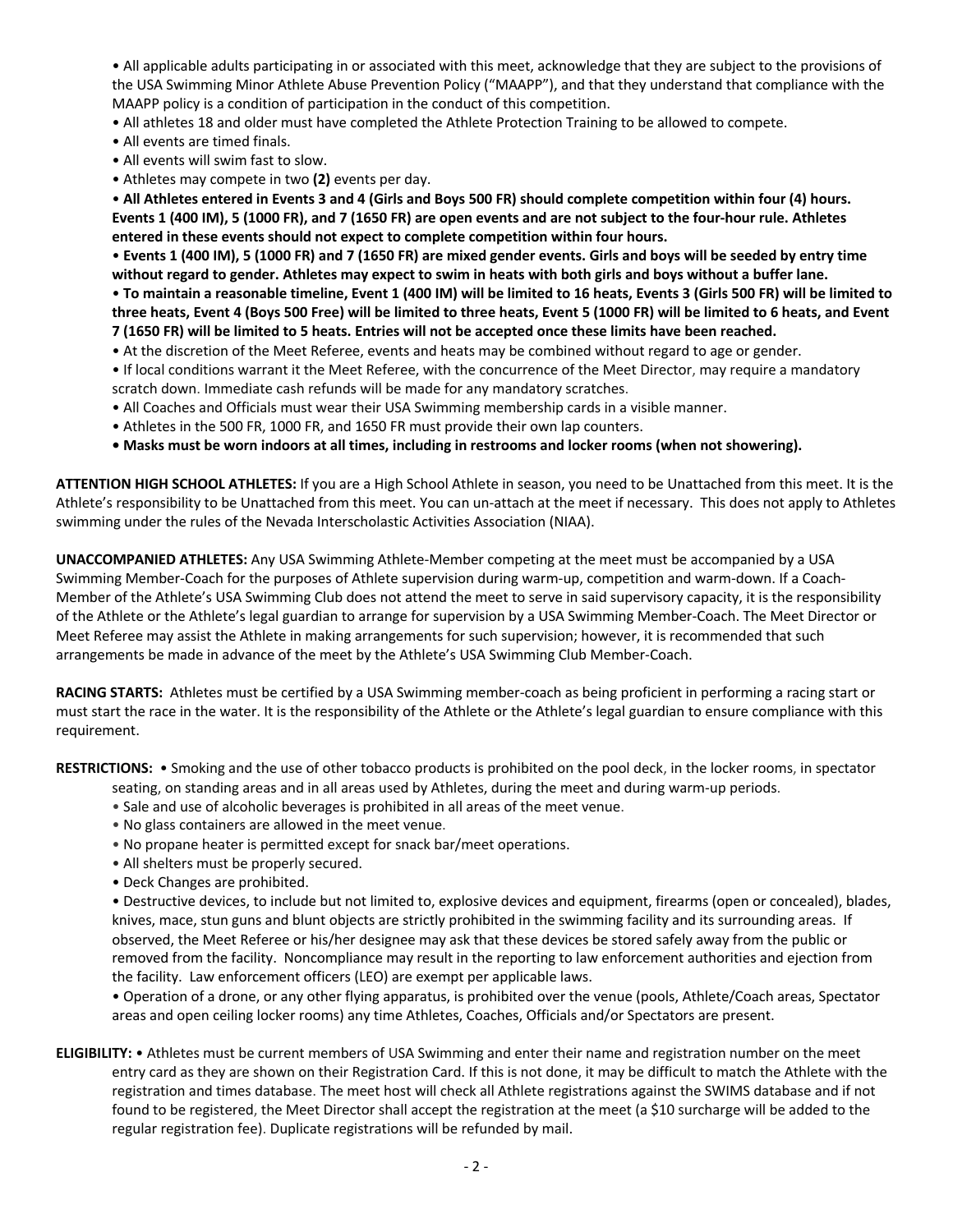• As to Athletes entered in Events 3 & 4 (9-10 500 FR): athletes in the "BB" Division must have met at least USA Swimming Motivational "BB" minimum time standard; athletes in the "B" Division must have met at least the listed "B" minimum time standard; all entry times slower than the listed "B" time standard will be in the "C" Division.

• To enter Event 1 (400 IM), Event 5 (1000 FR) and Event 7 (1650 FR), the Athlete must have achieved a USA Swimming Motivational 11-12 "B" minimum time standard in that event. There will be no awards to Athletes in these events.

• Entries with **"NO TIME" will NOT be accepted**.

• Entry times submitted for this meet may be checked against a computer database and may be changed in accordance with Pacific Swimming Entry Time Verification Procedures.

- Athletes with a disability are welcome to attend this meet and should contact the Meet Director or Meet Referee regarding any special accommodations on entry times and seeding per Pacific Swimming policy.
- The Athlete's age will be the age of the Athlete on the day of the meet.

**ENTRY PRIORITY:** Meet entries will not be accepted any earlier than *Monday, January 10th.* Entries from members of "year-round" Zone 2 clubs in good standing postmarked or entered online by 11:59 PM on *Friday, January 22nd* will be given 1st priority acceptance. All entries from Zone 2, all other Pacific LSC Zones and other LSC's, either postmarked, entered online, or hand delivered by the entry deadline will be considered in the order they are received.

## **\*\* NOTE: Athletes who falsify their entry form by listing a club to which they are not legitimately associated will be rejected from the meet. Further, entry fees will not be refunded and they may be referred to the Pacific Swimming Review Committee for disciplinary action.**

**ENTRY FEES:** \$4.50 per event plus an \$8.00 participation fee per Athlete. Entries will be rejected if payment is not sent at time of request. No refunds will be made, except mandatory scratch downs.

**ONLINE ENTRIES:** To enter online go to https://ome.swimconnection.com/PC/AAA20220212 to receive an immediate entry confirmation. This method requires payment by credit card. Swim Connection, LLC charges a processing fee for this service, equal to \$1 per Athlete plus 5% of the total Entry Fees. Please note that the processing fee is a separate fee from the Entry Fees. If you do not wish to pay the processing fee, enter the meet using a mail entry. **Entering online is a convenience, is completely voluntary, and is in no way required or expected of an Athlete by Pacific Swimming.** Online entries will be accepted through Sunday **February 6th** or until the meet has reached capacity, whichever comes first.

**MAILED OR HAND DELIVERED ENTRIES**: Entries must be on the attached consolidated entry form. Forms must be filled out completely and printed clearly with Athlete's best time. Entries must be postmarked by Monday, January 31st, or hand delivered by **8:00** PM, **Sunday February 6th**. No late entries will be accepted. Requests for confirmation of receipt of entries should include a self-addressed envelope.

### **Make check payable to**: **Albany Armada Aquatics**

| <b>Mail entries to:</b> | Helen Garcia       | <b>Hand deliver entries to:</b> Miriam Benjamin |                             |  |  |
|-------------------------|--------------------|-------------------------------------------------|-----------------------------|--|--|
|                         | PO Box 5479        | On the pool deck at:                            | 1311 Portland Ave           |  |  |
|                         | Richmond, CA 94805 |                                                 | Albany, CA 94706            |  |  |
|                         |                    |                                                 | Between 4:00 PM and 8:00 PM |  |  |

**CHECK-IN:** The meet will be deck seeded. Athletes must check-in at the Clerk-of-Course. No event shall be closed more than 30 minutes before the scheduled start of the session. Prior to 10:30 AM, close of check-in for each event shall be no more than 60 minutes before the estimated time of the start of the first heat of the event. **Close of check-in for all remaining events for that day shall be at 10:30 AM.** Athletes who do not check in will not be seeded and will not be allowed to compete in that event. Athletes who wish to scratch from an event after the close of check-in are requested to inform the Referee on the starting end of the competition course.

**SCRATCHES:** Any athletes not reporting for or competing in an individual timed final event that they have checked in for shall not be penalized. Athletes who must withdraw from an event after it is seeded are requested to inform the referee immediately.

**AWARDS**: None**.**

**ADMISSION:** Free. A program will be available for a fee.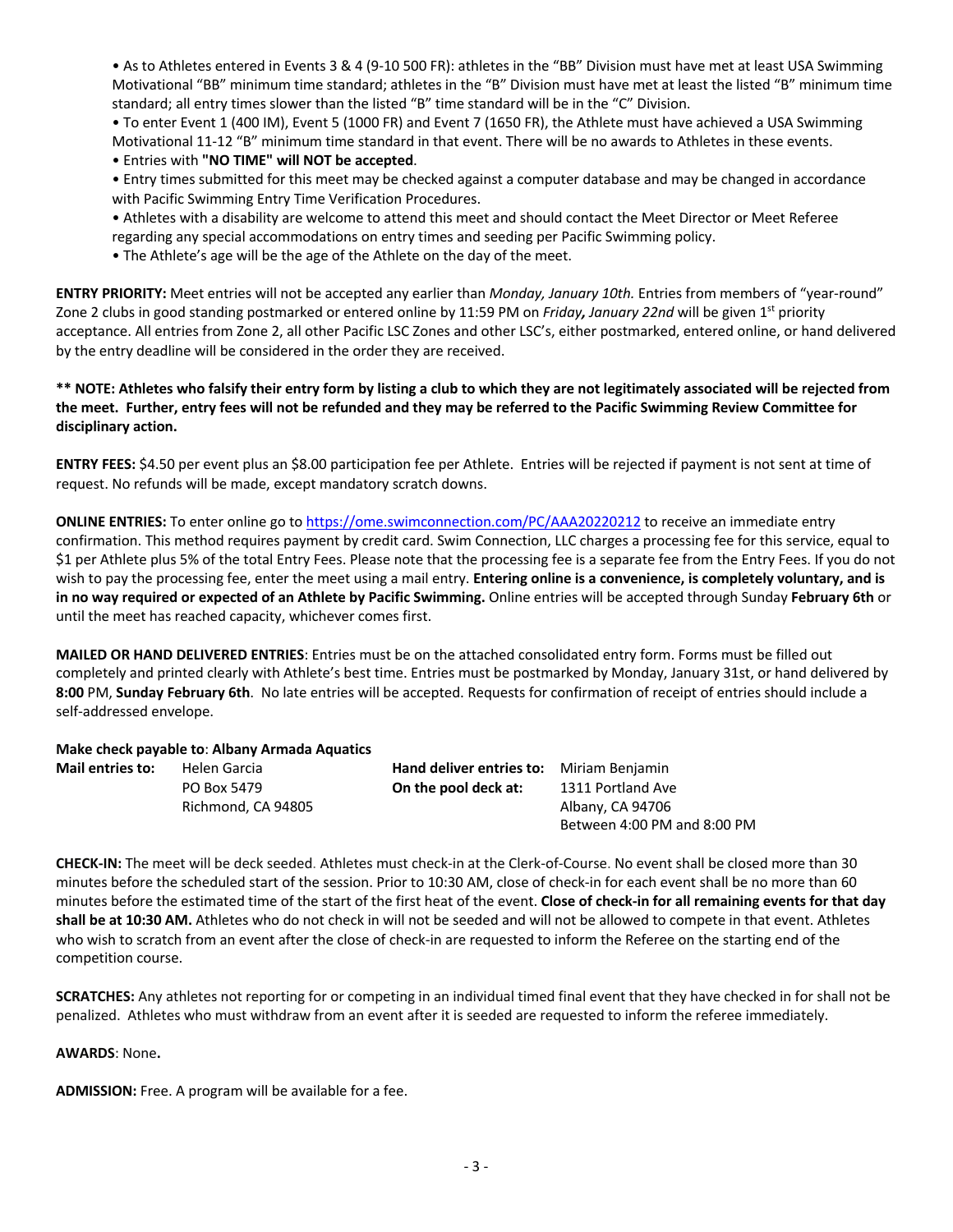**SNACK BAR & HOSPITALITY:** A snack bar will be available throughout the competition. Coaches and working Officials will be provided lunch. Hospitality will serve refreshments to timers and volunteers**.**

**MISCELLANEOUS:** No overnight parking is allowed. Facilities will not be provided after meet hours. Any items left outside the facility overnight will not be secure or guarded. Please do not leave anything overnight. Set up will be available starting at 7:00 a.m. on the first day of the meet, no earlier. All participating clubs are expected to provide lane timers based upon the number of athletes registered to swim each day. Club timing lanes will be assigned and coaches will be notified of assignments during the week prior to the meet.

**MINIMUM OFFICIALS:** The Meet Referee shall conduct an inventory of Officials and shall compare the number of athletes entered against the number of Officials that worked representing each club per day of the meet. Those clubs who have not provided sufficient Officials in a day of the meet, in accordance with the table below, will be fined \$100 per missing Official per day.

| Number of athletes entered in meet<br>per club per day | Number of trained and carded officials<br>required |
|--------------------------------------------------------|----------------------------------------------------|
| $1 - 10$                                               |                                                    |
| $11 - 25$                                              |                                                    |
| $26 - 50$                                              |                                                    |
| 51-75                                                  |                                                    |
| 76-100                                                 |                                                    |
| Every 20 Athletes over 100                             |                                                    |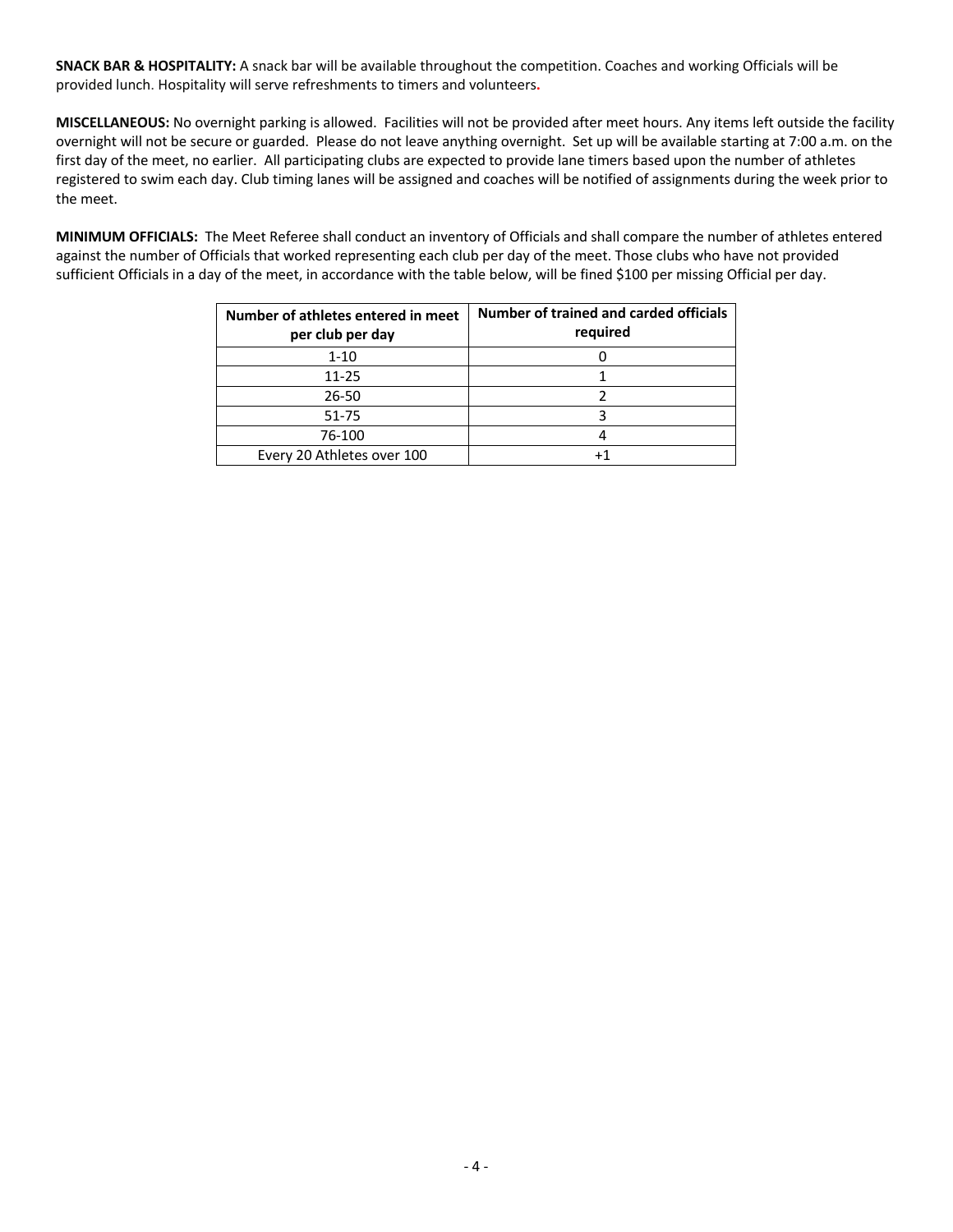### **EVENT SUMMARY**

| <b>SATURDAY</b> |         |  |  |  |  |  |
|-----------------|---------|--|--|--|--|--|
| $9 - 10$        | Open    |  |  |  |  |  |
| 500 FR          | 400 IM  |  |  |  |  |  |
|                 | 1000 FR |  |  |  |  |  |
|                 | 1650 FR |  |  |  |  |  |

# **EVENTS**

| Saturday, February 12th |                             |          |  |  |  |
|-------------------------|-----------------------------|----------|--|--|--|
| Event#                  | Event#                      |          |  |  |  |
|                         | Mixed Gender Open 400 IM    |          |  |  |  |
| 3 (Girls)               | 9-10 500 Free               | 4 (Boys) |  |  |  |
|                         | Mixed Gender Open 1000 Free |          |  |  |  |
|                         | Mixed Gender Open 1650 Free |          |  |  |  |

Use the following URL to find the time standards: http://www.pacswim.org/swim-meet-times/standards. To enter the 400 IM, 1000 FR or 1650 FR, athletes must have achieved a USA Swimming Motivational 11-12 "B" minimum time standard in that event. Athletes in the 500 Free, 1000 Free, and 1650 Free must provide their own lap counters.